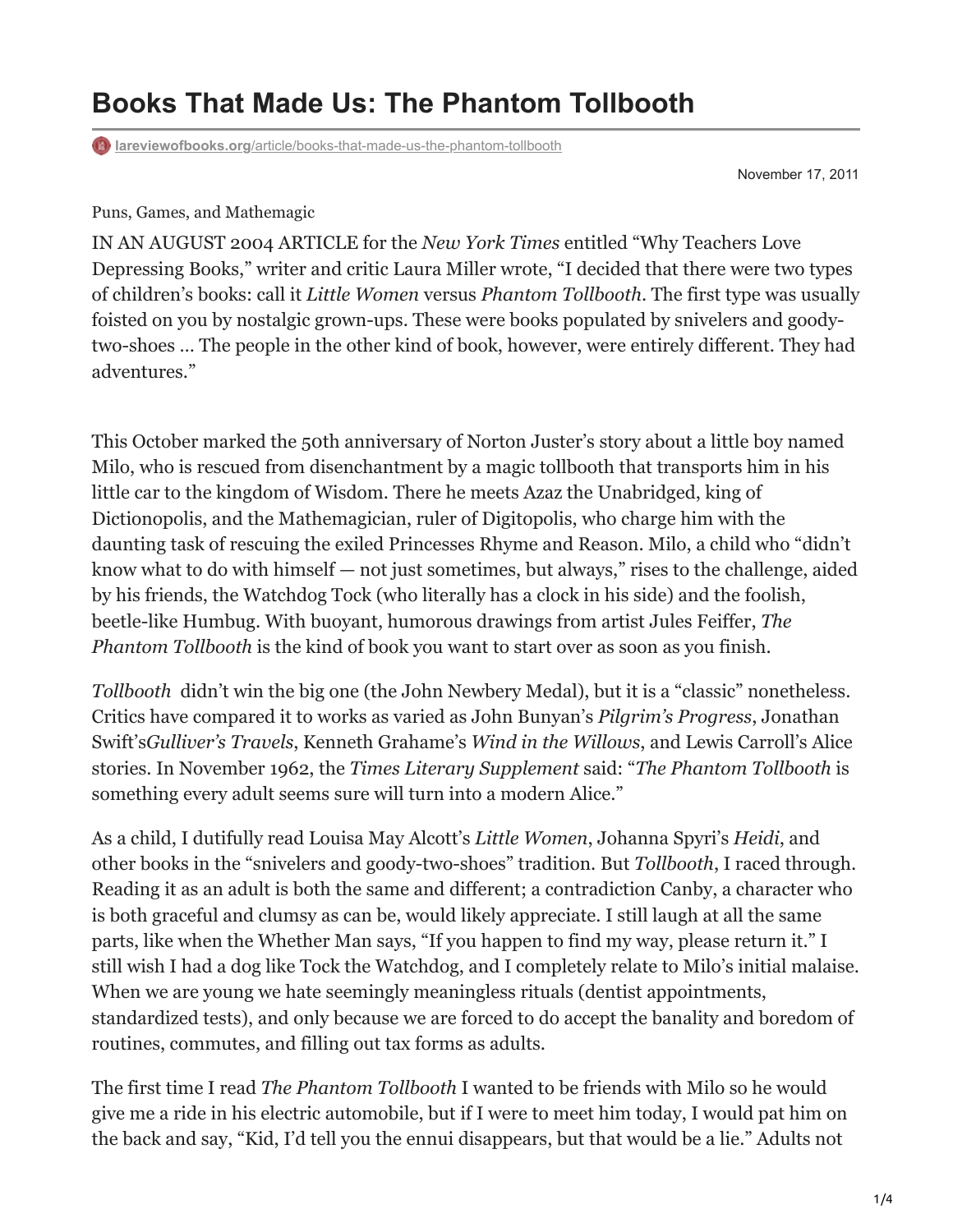only take short trips to the "Doldrums," they make entire vacations out of existential despair. The adventure in *Tollbooth* doesn't change; it's the meaning we find in it that evolves.

Some critics wondered if this quirky tome was best suited to gifted children or adults. *Library Journal* was one of those hesitant publications, writing in January 1962: "The ironies, the subtle play on words will be completely lost on all but the most precocious children. Definitely for the sophisticated, special reader. Only the large libraries can afford to experiment with it." Feiffer, naturally, disagreed, saying in an interview in the October 2011 *School Library Journal* that "the most important responses I got were from kids who had some learning disability that they had to get past, and they did perfectly well with the story."

Regardless of whether the reader is a wunderkind or a reluctant student, the book lingers long after turning the final page. As novelist Michael Chabon wrote in an April 2011 blog post for the *New York Review of Books* about traveling with Milo as a young reader: "While you were there, everything seemed fraught and new and notable and when you returned, even if you didn't suffer from Milovian ennui, the 'real world' seemed deeper, richer, at once explained and, paradoxically, more mysterious than ever." A classic indeed.

How *Tollbooth* came into existence is as legendary as the Princesses Rhyme and Reason's expulsion from Wisdom. The tale starts when Juster, a young architect, won a fellowship to pen a book for children about urban planning, and subsequently became more interested in a very different kind of narrative. He paced the floors of his Brooklyn apartment, pounding out his ideas, while his neighbor below, Feiffer, a cartoonist for the *Village Voice*, drew. How they met, perhaps while Juster was taking out the trash, or Feiffer was looking for a free meal, is not important. What matters is that they met and became fast friends, bonding over adolescent pranks and eventually sharing a house; and, as Juster would write, Feiffer would sketch. Feiffer's girlfriend at the time was able to get *Tollbooth* to an editor with enough pull to get their unusual book published. Thus, a writer who described his childhood self as a "funny, introverted, introspective kind of kid," and an illustrator who was famous for his satirical comic strip, created what Maurice Sendak declared a "masterpiece."

In the introduction to the 35th anniversary edition, Sendak wrote, "*The Phantom Tollbooth* leaps, soars, and abounds in right notes all over the place." This fall's 50th anniversary brings with it a new edition with an introduction from Chabon (his blog post was a teaser for the longer essay) and a delightful annotated edition researched by children's literature scholar Leonard Marcus.

Annotated editions are to book lovers what food festivals are to foodies: feasts where they can gorge themselves until buttons start popping. Marcus's annotations range from the playful and amusing to the erudite and insightful. In one note he discusses how the tradition of clicking drinking glasses came to be, and the next he examines the psychological benefits of daydreaming. Marcus's language is delectable and he makes thought-provoking comparisons, finding commonalities between *Tollbooth* and E. B. White's *Charlotte's Web*,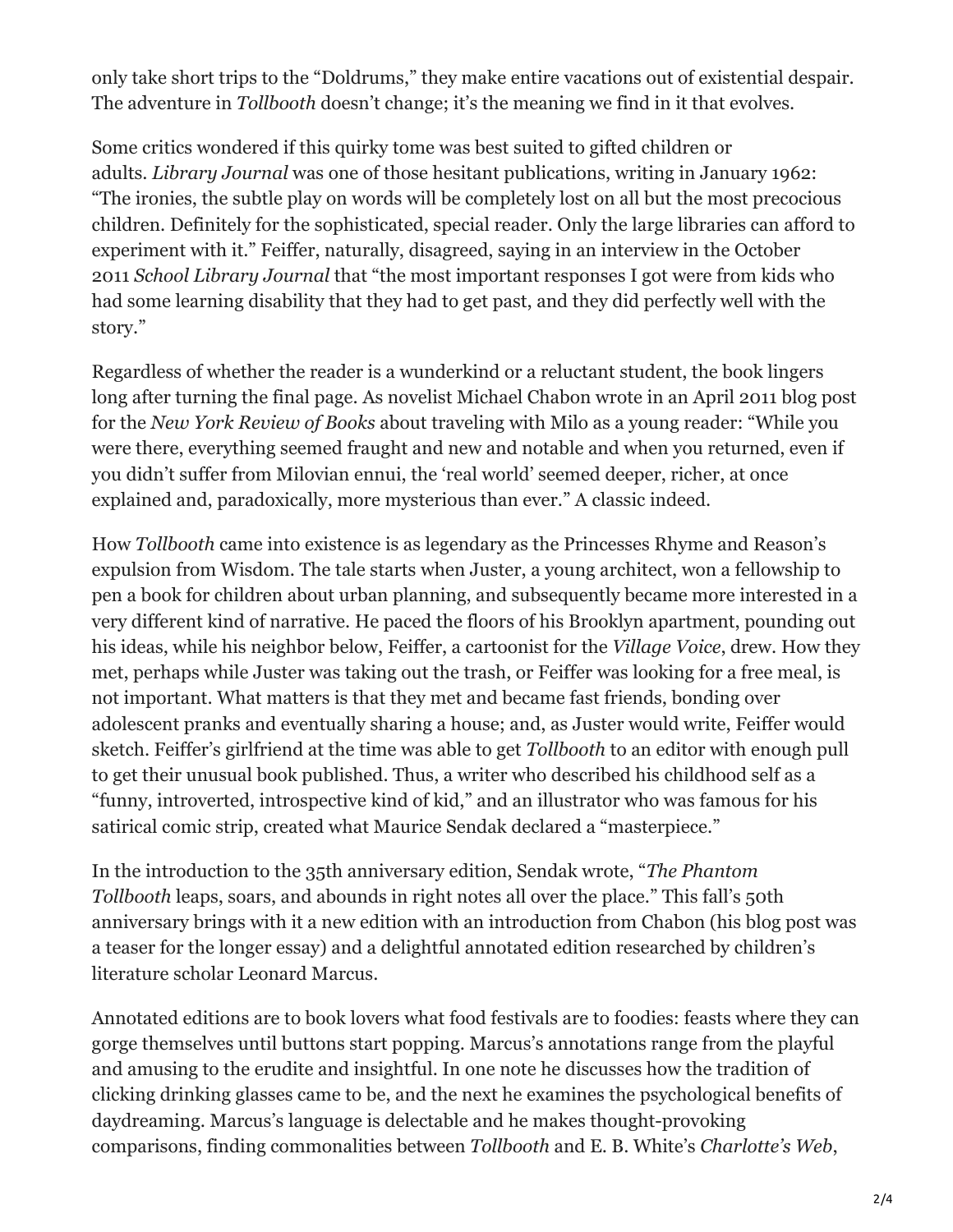Jack Kerouac's *On the Road* (does that make Milo Dean Moriarty and Tock Sal Paradise?), and Ralph Waldo Emerson's essays. The annotated edition will be cherished by nostalgic adults and inquisitive children alike.

*Tollbooth* is also for the crowd that loves numbers and words; or at least they will be much more likely to appreciate them both by the end. Milo learns about infinity by trying to climb a set of stairs to that unreachable number. At the top of the stairs is "a dreadfully poor place," where "they can never manage to make ends meet." He doesn't get there, of course, but he does meet a .58-size child who is part of an average household of 2.58 children.

Juster's delight in the possibilities of words makes *Tollbooth* read like a love letter to the English language. In conversation with Marcus for the scholar's book *Funny Business: Conversations with Writers of Comedy*, Juster reflected, "As a kid I would say a word and repeat it and repeat it and repeat it until it had no meaning and was just a series of sounds. It seemed magical to me." Indeed, the language of *Tollbooth* is "magical." Some of the words are just fun to say (dillydally, superfluous, exquisite) and are light and fluffy as they roll across the tongue, while others are fantastic to ponder (macabre, quagmire, flabbergasted) and look important and heavy as if they were paperweights holding down the pages.

*The Phantom Tollbooth* also asks readers to embrace puns. For example, the "Senses Taker" helps people "find what they're not looking for." Puns are used as barbs by Shakespeare, the Marx brothers, and hip-hop artists. They are the zingers of satire and poetry. I agree with Chabon when he writes, "I can't see how anybody who claims to love language can fail to marvel at the beautiful slipperiness of meaning that puns, like aquarium nets, momentarily catch and bring shimmering to the surface." Puns are jokes that make you work for the "aha!" moment. You're left to figure out the punch line on your own and it's all the funnier for the thought it requires.

While my appreciation for a good pun is one of the elements of *Tollbooth* that has not changed, what has evolved for me  $-$  as I am no longer a child in rural New England, but an editor working in New York City — is Juster's examination of urban landscapes and modernity. When Milo and Tock stumble upon an invisible city, their guide, an airborn boy named Alec, explains that while the city was once beautiful, "No one paid any attention to how things looked, and as they moved faster and faster everything grew uglier and dirtier … Because nobody cared, the city slowly began to disappear." Marcus calls the phenomena of the neglected city Juster's "critique of the depersonalization of modern city life."

And there is much more than a consideration of urban environments: *Tollbooth* dissects modernity as a whole. Sendak writes, "The book treats, in fantastical terms, the dread problems of excessive specialization, lack of communication, conformity, cupidity, and all the other alarming ills of our time. Things have gone from bad to worse to ugly. The dumbing down of America is proceeding apace. Juster's allegorical monsters have all become too real." What would he have to say now that Google and Facebook have become verbs and cell phones rest at the hips like cowboys' holstered guns? Juster's "monsters" seem especially real